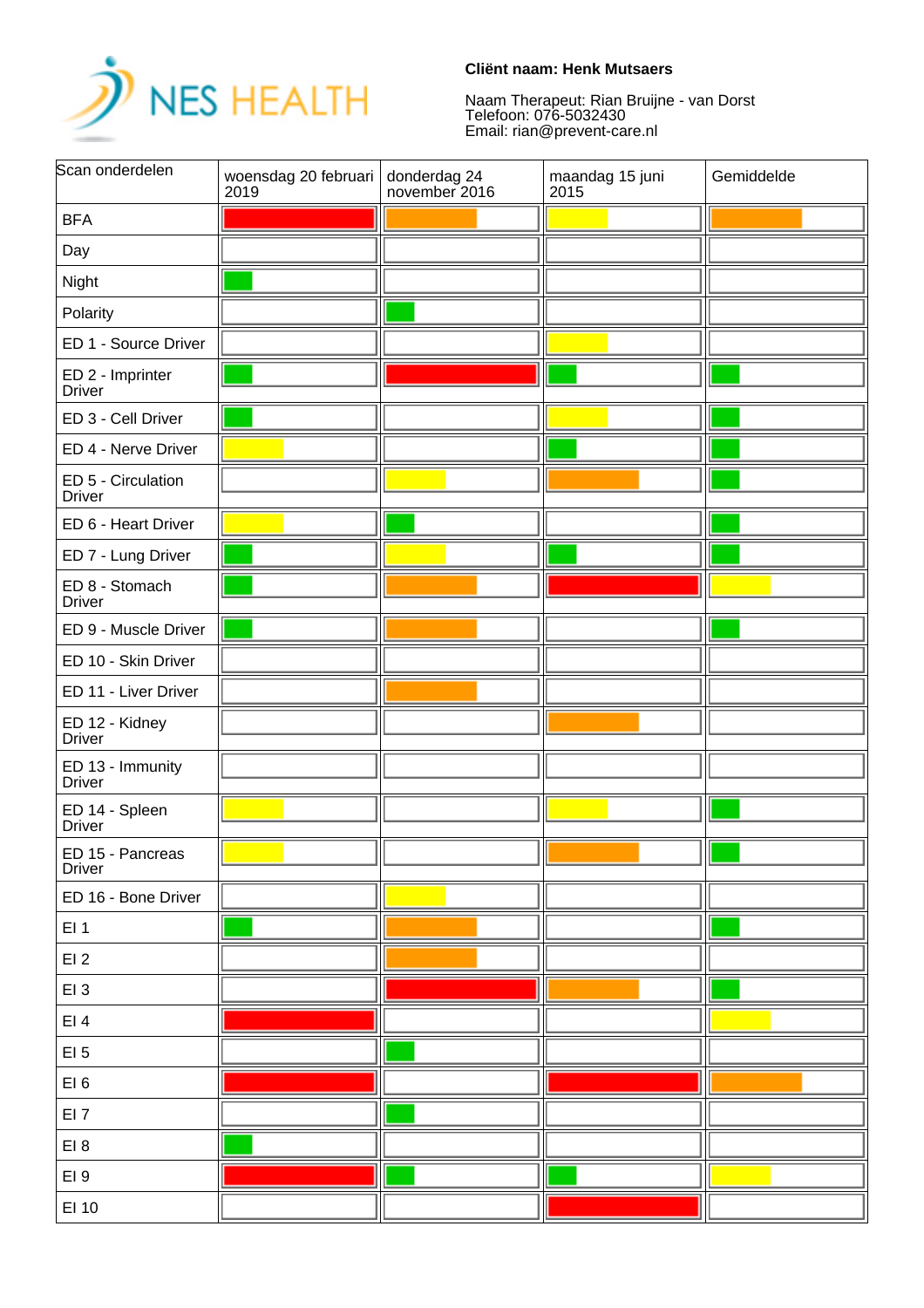| EI 11                              |  |  |
|------------------------------------|--|--|
| EI 12                              |  |  |
| $ET 0 - CNS$                       |  |  |
| $ET 1 - Imu1$                      |  |  |
| $ET 2 - Imu2$                      |  |  |
| $ET 3 - Imu3$                      |  |  |
| ET 4 - Nrv                         |  |  |
| ET 5 - BSV                         |  |  |
| ET 6 - CFI                         |  |  |
| ET 7 - CFS                         |  |  |
| ET 8 - Nuro                        |  |  |
| ET 9 - Stm                         |  |  |
| ET 10 - Liv1                       |  |  |
| ET 11 - Liv2                       |  |  |
| ET 12 - Liv3                       |  |  |
| ET 13 - Fng                        |  |  |
| ET 14 - Bac                        |  |  |
| ET 15 - GET                        |  |  |
| ES 1 - Imu                         |  |  |
| ES 2 - Mem                         |  |  |
| ES 3 - Nrv                         |  |  |
| ES 4 - TCS                         |  |  |
| <b>ES 5 - AI</b>                   |  |  |
| ES 6 - Circ                        |  |  |
| ES 7 - Msl                         |  |  |
| ES 8 - Chil                        |  |  |
| ES 9 - ShkA                        |  |  |
| ES 10 - StrsV                      |  |  |
| ES 11 - Male                       |  |  |
| ES 13 - COH Matrix                 |  |  |
| ES 14 - Cell<br>Metabolism         |  |  |
| ES 15 - Heavy<br>Metals Detox      |  |  |
| <b>Emotional Stress</b><br>Release |  |  |
| CM Hologram                        |  |  |
| <b>BS Hologram</b>                 |  |  |
| CC Hologram                        |  |  |
| CB Hologram                        |  |  |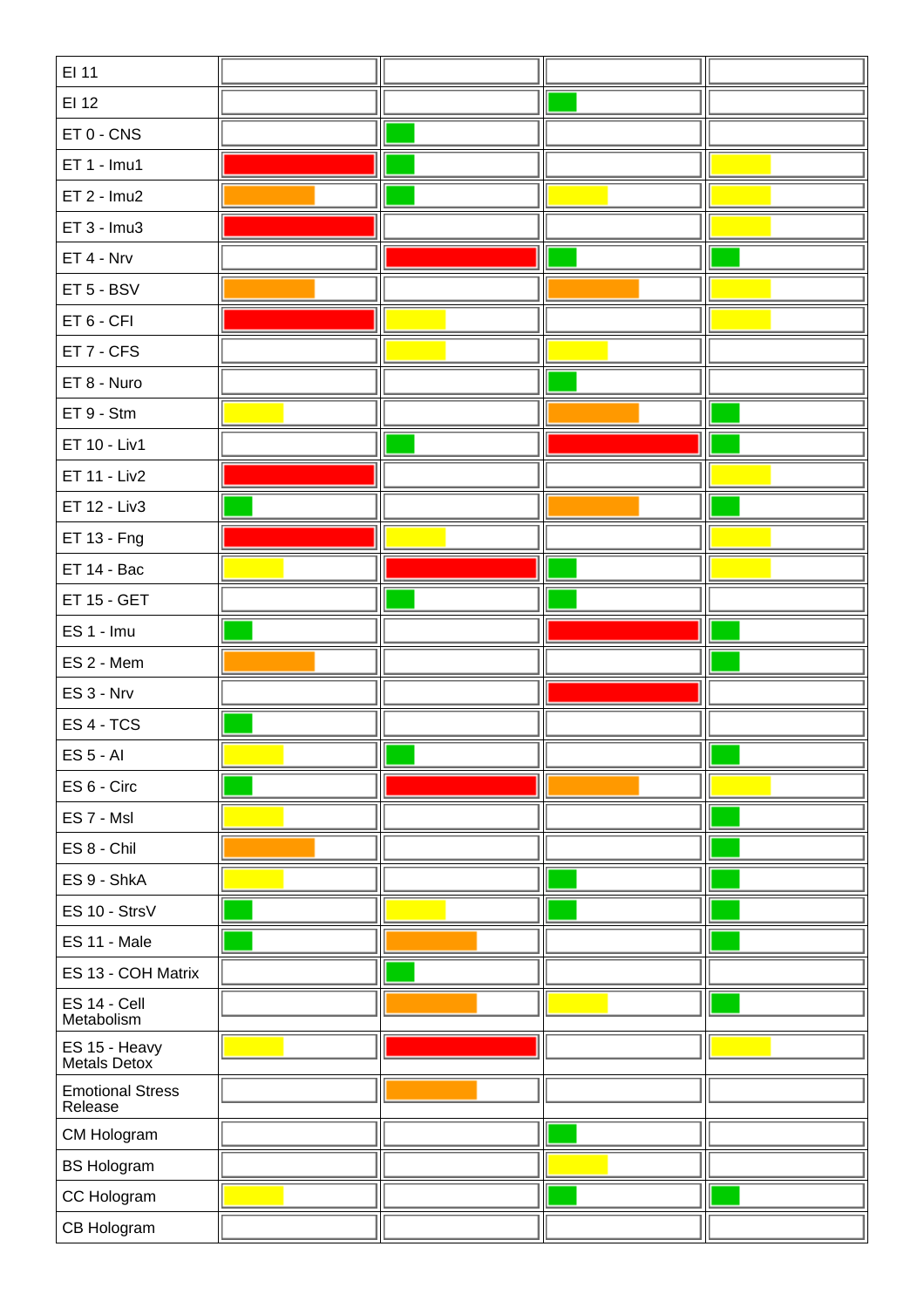| Dichlorvos                    |  |  |
|-------------------------------|--|--|
| Chloropyrifos                 |  |  |
| Pentachlorophenol             |  |  |
| Allethrin                     |  |  |
| <b>General Fungicides</b>     |  |  |
| Pentalchloronitroben<br>zene  |  |  |
| <b>EMF</b>                    |  |  |
| Gravity/Magnetic<br>Variation |  |  |
| Microwave Radiation           |  |  |
| Far Infrared<br>Radiation     |  |  |
| <b>Computer Radiation</b>     |  |  |
| Cell Phone Radiation          |  |  |
| Radio Radiation               |  |  |
| <b>Nuclear Radiation</b>      |  |  |
| <b>Blue Light</b>             |  |  |
| <b>Butanols</b>               |  |  |
| Dioxane                       |  |  |
| Carbonyls                     |  |  |
| n-Heptane                     |  |  |
| Hydroxytoluene                |  |  |
| Nitrotoluene                  |  |  |
| Xylenes                       |  |  |
| Tin                           |  |  |
| Cadmium                       |  |  |
| Lead                          |  |  |
| Mercury                       |  |  |
| Aluminium                     |  |  |
| Nickel Chromium<br>Beryllium  |  |  |
| Asbestos                      |  |  |
| Water Based                   |  |  |
| Petrochemicals                |  |  |
| Fat Based                     |  |  |
| Furnishings                   |  |  |
| <b>Tobacco Smoke</b>          |  |  |
| Chromium                      |  |  |
| Cobalt                        |  |  |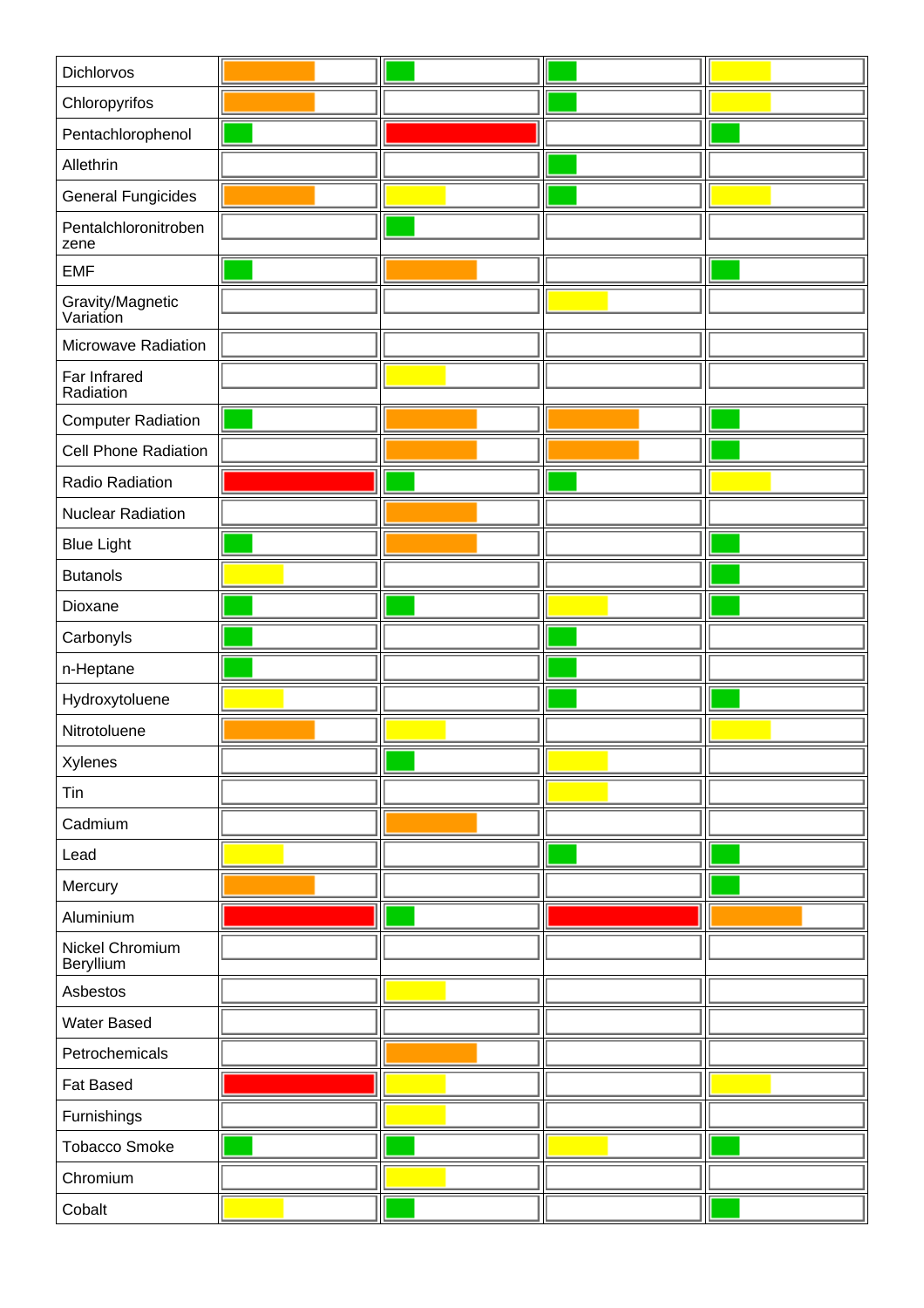| Manganese                  |  |  |
|----------------------------|--|--|
| Magnesium                  |  |  |
| Sodium                     |  |  |
| Zinc                       |  |  |
| Potassium                  |  |  |
| Iron                       |  |  |
| Phosphorous                |  |  |
| Copper                     |  |  |
| Calcium                    |  |  |
| Molybdenum                 |  |  |
| Selenium                   |  |  |
| <b>Free Radicals</b>       |  |  |
| Base Metabolic Rate        |  |  |
| ph Balance                 |  |  |
| Carbohydrate<br>Metabolism |  |  |
| Glucose Metabolism         |  |  |
| Vitamin B Complex          |  |  |
| Vitamin B 1                |  |  |
| Vitamin B 3                |  |  |
| Vitamin B 6                |  |  |
| Vitamin B 12               |  |  |
| Lactose Sensitivity        |  |  |
| Non-Fixed<br>Sensitivites  |  |  |
| <b>Gluten Sensitivity</b>  |  |  |
| <b>Sugar Regulation</b>    |  |  |
| Vitamin B 2                |  |  |
| Vitamin B 5                |  |  |
| Vitamin B 8                |  |  |
| Vitamin B 9                |  |  |
| Vitamin B 11               |  |  |
| Vitamin C                  |  |  |
| Vitamin A                  |  |  |
| Vitamin D                  |  |  |
| Vitamin E                  |  |  |
| Liberator                  |  |  |
| Ankle Joints               |  |  |
| Back of Neck               |  |  |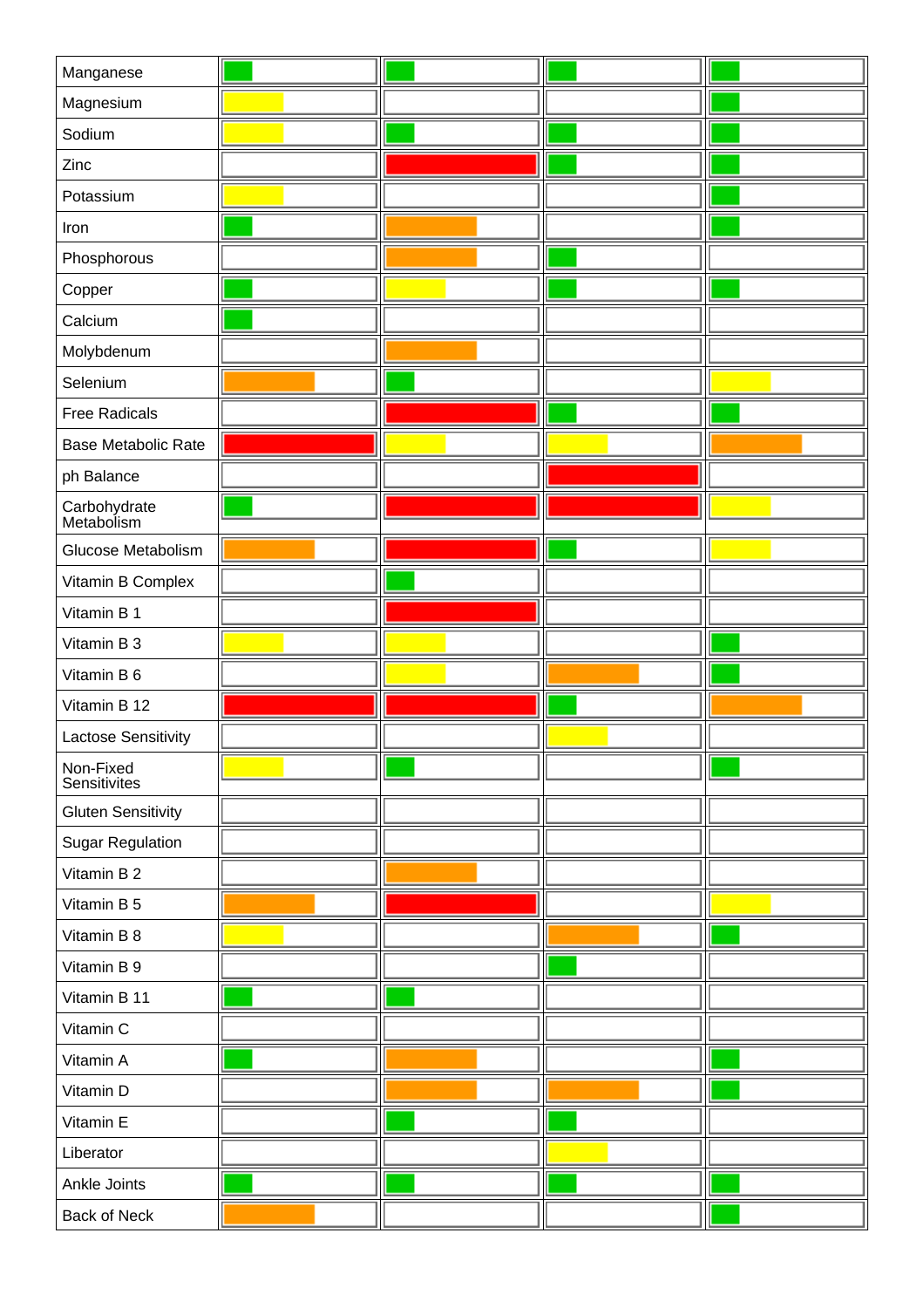| Elbows                       |  |  |
|------------------------------|--|--|
| Finger Joints and<br>Thumb   |  |  |
| Hip/Groin                    |  |  |
| Jaw                          |  |  |
| Knee Joints                  |  |  |
| Lower Back                   |  |  |
| <b>Sciatic Nerve</b>         |  |  |
| Shoulder Blades              |  |  |
| Shoulder Joints              |  |  |
| Tailbone                     |  |  |
| Thoracic                     |  |  |
| Toe Joints and Big<br>Toe    |  |  |
| Wrists                       |  |  |
| 1. Enquirer                  |  |  |
| 2. Creator                   |  |  |
| 3. Endings                   |  |  |
| 4. Forgiveness               |  |  |
| 5. Ask Questions             |  |  |
| 6. Empathy                   |  |  |
| 7. Intuition                 |  |  |
| 8. Signs                     |  |  |
| 9. Destiny                   |  |  |
| 10. Illusions                |  |  |
| 11. Understand Your<br>World |  |  |
| 12. Choice Point             |  |  |
| 13. Humility                 |  |  |
| 14. Wake Up                  |  |  |
| 15. Define Your<br>Purpose   |  |  |
| 16. Align Your<br>Purpose    |  |  |
| 17. Engage With<br>Passion   |  |  |
| 18. Wisdom                   |  |  |
| <b>Choice Point</b>          |  |  |
| Trustfulness                 |  |  |
| <b>Will Power</b>            |  |  |
| Tolerance                    |  |  |
| Charisma                     |  |  |